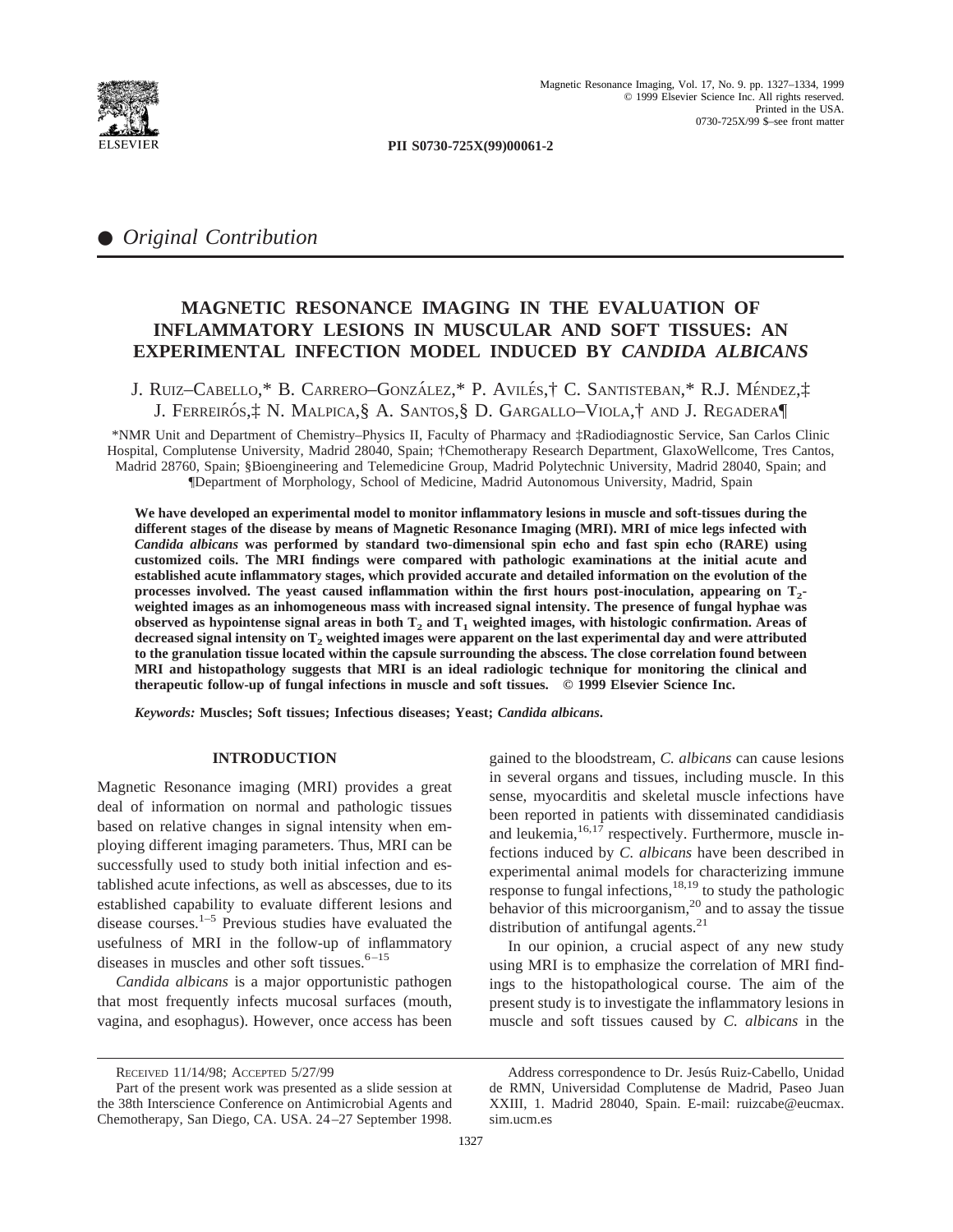different stages of the disease in immunocompetent mice. This will not only provide more accurate and detailed information, but will also contribute to define the role of MRI in the correct diagnosis of these diseases. The evolution of the disease was assessed in different stages of infection up to 6 days post-inoculation by histologic methods and MRI, using an experimental high field (4.7 T) system and very homogeneous customized birdcage coils.

## **MATERIALS AND METHODS**

## *Animals*

Male CD-1 non-immunosuppressed mice weighing approximately 30 g (Charles River France Inc. Lyou, France) were used throughout the study. The animals were housed in cages of 10 mice each, with access to food and water ad libitum. The research complied with both national legislation and company policy on the care and use of animals, and with related codes of practice.<sup>22</sup>

## *Thigh Infection*

*Candida albican* 4711E obtained from the Glaxo-Wellcome culture collection (Grennford, GlaxoWellcome Laboratories, UK) was used throughout. For inoculation in mice, *C. albicans* 4711E was grown on Sabouraud dextrose agar (SDA, Difco, Detroit, USA) plates at 30°C for 48 h. After incubation, cells were harvested, washed in sterile saline, and suspended in sterile saline to a final density of  $10^9$  CFU/mL. The inoculum size was verified by quantitative culture of serial ten-fold dilutions on SDA plates. Animals were then anesthetized with Halothane  $(1-1.5%)$  and intramuscularly (i.m.) inoculated with 100  $\mu$ L of *C. albicans* blastospores solution (infecting concentration  $10^8$  CFU/ thigh) in the right thigh.<sup>23,24</sup> One hundred  $\mu$ L of sterile saline were i.m. injected into the contralateral thigh as healthy control.

#### *Magnetic Resonance Imaging*

Imaging was performed on a Bruker Biospec 47/40 spectrometer (Karlsruhe, Germany) equipped with unshielded gradients with a maximum gradient strength of 300 mT/m. The radio frequency probe used was a customized circular birdcage type resonator operating in the single-coil transmit/receive mode. This coil is a low-pass (8 columns) design consisting of two plastic cylinders: the outer cylinder acts as a shield to diminish receiver losses, improving the SNR and decreasing radiation losses that increase with the resonance frequency, while the inner cylinder functions as an animal holder. We used a printed circuit board and Oxley non-magnetic variable capacitors  $(0-20 \text{ pf})$  with a large quality factor Q. A double-layer adhesive copper foil was also used to shield the outer tube. For matching and balancing the system, we used both a capacitive circuit and a  $\lambda/4$  transformer made with bazooka cable (Belden Wire & Cable Co., Richmond, IN, USA). The diameter (27 mm) and the length (40 mm) allowed simultaneous imaging of the two thighs. Once the coil was prepared and tuned, the quality factor was measured at 200 MHz using a radiofrequency network analyzer HP8712C (Hewlett-Packard, Santa Clara, CA, USA). The resonator had a Q factor to 110 when unloaded, versus 90 when loaded with a phantom (a 0.5 mm diameter sphere filled with distilled water).

For reproducible positioning in subsequent sessions and immobilization during the experiment, the animals were placed in a Plexiglas cradle with a controlled heating blanket, and anesthetized with Halothane (1–1.5%). The two legs were inserted side-by-side in the plastic holder (a syringe tube), which in turn fitted within the resonator, followed by insertion into the magnet.

Serial MRI studies of mice infected with *C. albicans* were made with each animal, adopting multi-section spin echo and fast spin echo sequences, at different stages of infection ranging from Days 0 to 6 post-inoculation. Coronal localization was assessed by a rapid acquisition relaxation enhancement (RARE) sequence with 1544/80 (repetition time msec/echo time ms),  $256 \times 256$  matrix, 4 cm field-of-view (FOV) and 2 mm slice thickness. Then, 2D and 3D sets of axial images were longitudinally acquired in the axial plane on Day 0, 2, 4, and 6 after injection in a group of animals  $(n = 5)$ , and on Day 1, 3 and 5 in the other group  $(n = 5)$ ; the mice were subsequently sacrificed.

The MRI parameters used were: 1) 2D sequences: 20 sections, 1.5-mm thickness, no gap,  $256 \times 256$  matrix, 3 cm FOV. Both  $T_1$ -weighted images with 700/15, one excitation using a multi-slice spin echo sequence, and  $T<sub>2</sub>$ -weighted images with 3463/76, four excitations using a RARE sequence, were routinely acquired; and 2) 3D sequence: A 128  $\times$  256  $\times$  32 data matrix was used in combination with a 40  $\times$  40  $\times$  22 mm FOV. T<sub>2</sub>weighted images with 2000/67.5, one excitation, using a RARE sequence were acquired.

#### *MRI Analytical Criteria for Infection*

MR images were visually evaluated with the following criteria: 1) increase in size of the infected limb in relation to the contralateral limb (control); 2) areas of increased signal intensity of the thigh soft tissues were compared with the contralateral limb on  $T_2$ -weighted images. These ill-defined soft tissue lesions were regarded as myositis and panniculitis (cellulitis); and 3) well-delimited collections of inhomogeneous increased signal intensity on  $T_2$ -weighted images, with or without a relatively hypointense peripheral margin, were consid-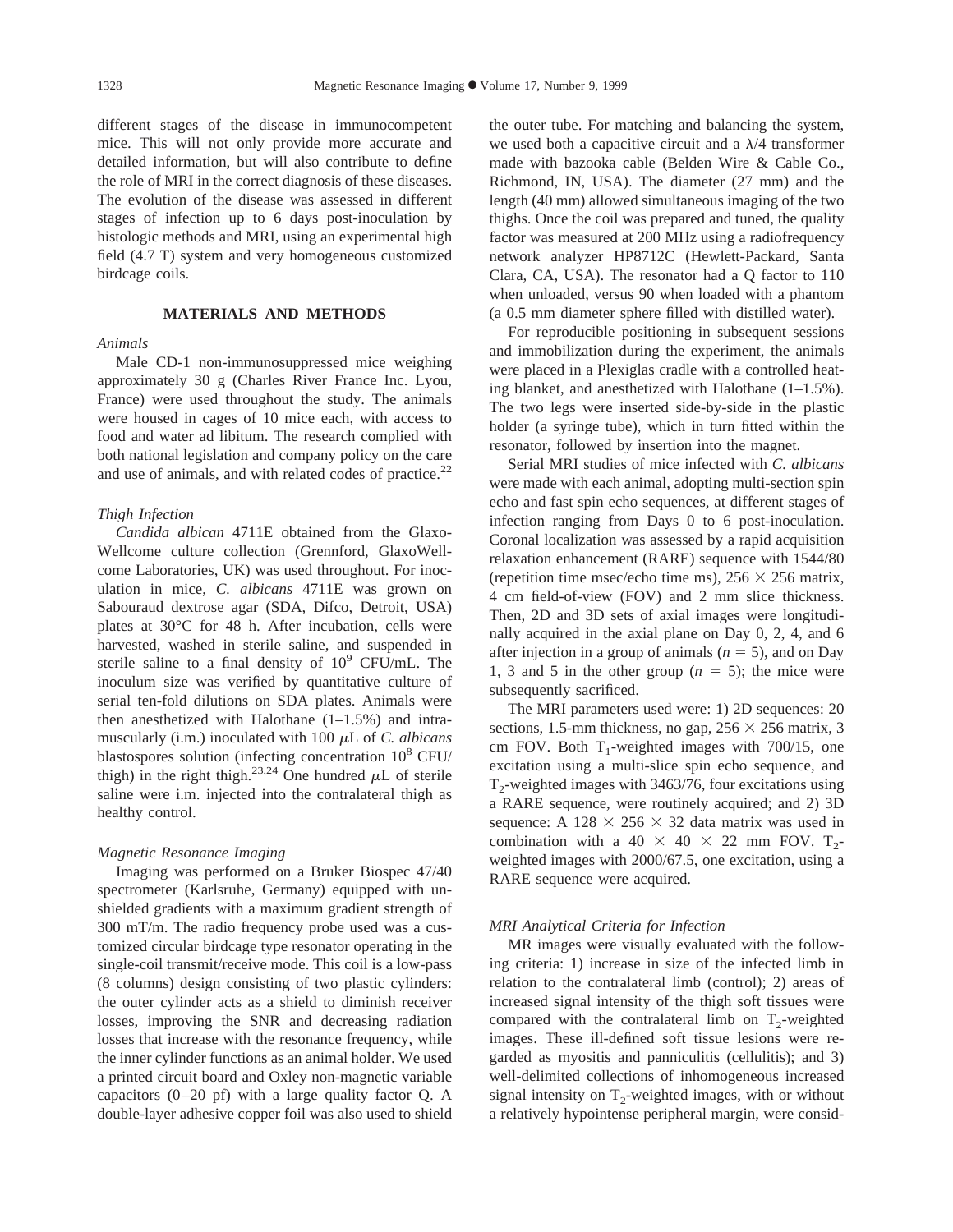

Fig. 1. Radiographic image with ultrafine focus at the site of i.m. injection with *Candida albicans* in both normal and infected limbs. The inoculation site was in the muscular mass of the posterior side of the zeugopod (arrow). Note the muscular disorganization in the infected leg, with formation of a central cavitation (arrowhead).

ered indicative of tissue necrosis and soft tissue abscess formation.

The term hypointense was used to describe the following possibilities: damage appearing with lower signal intensity than healthy muscle on  $T_1$ -weighted images, or lesions with a signal intensity lower than or similar to that of healthy muscle on  $T_2$ -weighted images.

#### *Pathology*

With the aim of establishing a close correlation between the results obtained, we evaluated the following experimental groups of animals: 1) infected mice  $(n = 5)$ sacrificed on Day 3 (initial acute stage) and 2) infected mice  $(n = 5)$  sacrificed on Day 6 (well established stage). In both groups, radiologic, macroscopic and histologic lesions were correlated with the MRI results corresponding to the same animal. The infected and contralateral thighs were removed and dissected in parallel slices through the uppermost aspect of the zeugopod. The extremities were placed in a 10% formalin buffered solution for at least 48 h, followed by transversal sectioning at 2 mm intervals along the length of the extremity. Each plane of these slices closely corresponds to the same level of an axial slice in MRI. Plain radiographs (Fig. 1) of both posterior thighs were obtained for the entire piece (2.5 mA, 30 s, 25 KVp) or for the transversal macroscopic sections (2.5 mA, 20 s, 20 KVp) using a Faxitron Series HP43805N X-Ray System (Hewlett-Packard, Santa Clara, CA) with a constant focus-plate distance (25 cm). No fewer than three sections from the infected and control pieces were embedded in paraffin wax for histologic studies. Histologic preparation included staining with hematoxylin and eosin, and the application of histochemical techniques such as Periodic Acid Schiff (PAS) and silver methenamine stains for the detection of fungi.

## *Statistical Analysis*

Volumes of affected tissue were measured regardless of whether the soft tissue was edematous or invaded by abscesses. For each image of every mouse, a region-ofinterest (ROI) was manually delimited and volumes were calculated using standard software from Bruker® (Paravision) on 3D  $T_2$ -weighted images. ROIs were selected by two different operators who worked blindly with respect to each other. The average of these two measurements is presented. We have tested the null hypothesis  $\mu_i$  $= \mu_i$  (i  $\neq$  j) using data from matched samples by the matched-sample *t* test, where  $\mu_i$  and  $\mu_j$  are these mean values at the Days i and j.

#### **RESULTS**

*C. albicans* caused a strong inflammatory process in the first hours (approximately 4–9 h) after i.m. injection. The abnormalities induced by this microorganism appeared on  $T_2$ -weighted images as a moderately to markedly inhomogeneous soft tissue mass with increased signal intensity and extensive diffuse surrounding edema (Fig. 2a), affecting muscles and subcutaneous (s.c.) tissue. This sequence was highly sensitive for the detection of soft tissue inflammatory loci.  $T_1$ -weighted images were less demonstrative, showing the soft tissue abnormalities to be characterized by a slightly higher signal intensity than the surrounding non-affected muscles (Fig. 2b).

In this first period, and over the days following fungal inoculation (initial acute inflammatory period), MRI revealed a progressive spread of the affected area characterized by edema and swelling of muscles and soft tissue. Within this region, marked hypointense signal areas on  $T_2$ -weighted and  $T_1$ -weighted images were present, possibly reflecting necrosis and the presence of *C. albicans* hyphae (Fig. 2, c–e). These MRI alterations were confirmed by the histologic studies. In some cases, the lesions showed a central cavity entirely occupied by yeast cells (Fig. 2f) and surrounded by concentric rings in which yeast concentration progressively decreased toward the periphery. Outside this fungal accumulation, necrotic areas were observed in the muscular fibers and in the s.c. cellular tissue. Other animals showed a necrotic focus with abundant neutrophils but less prominent yeast masses (Fig. 2, g and h). Within these regions, bunches of PAS-positive *C. albicans* hyphae were identified histologically (Fig. 3a). Surrounding these necrotic areas there was a thin inflammatory wall consisting of numerous neutrophils and macrophages (Fig. 3b). These acute inflammatory lesions were diffusely scattered within the endomysial and perimysial connective tissue, destroying the muscular fibers.

The evolution of lesions over one week post-inocula-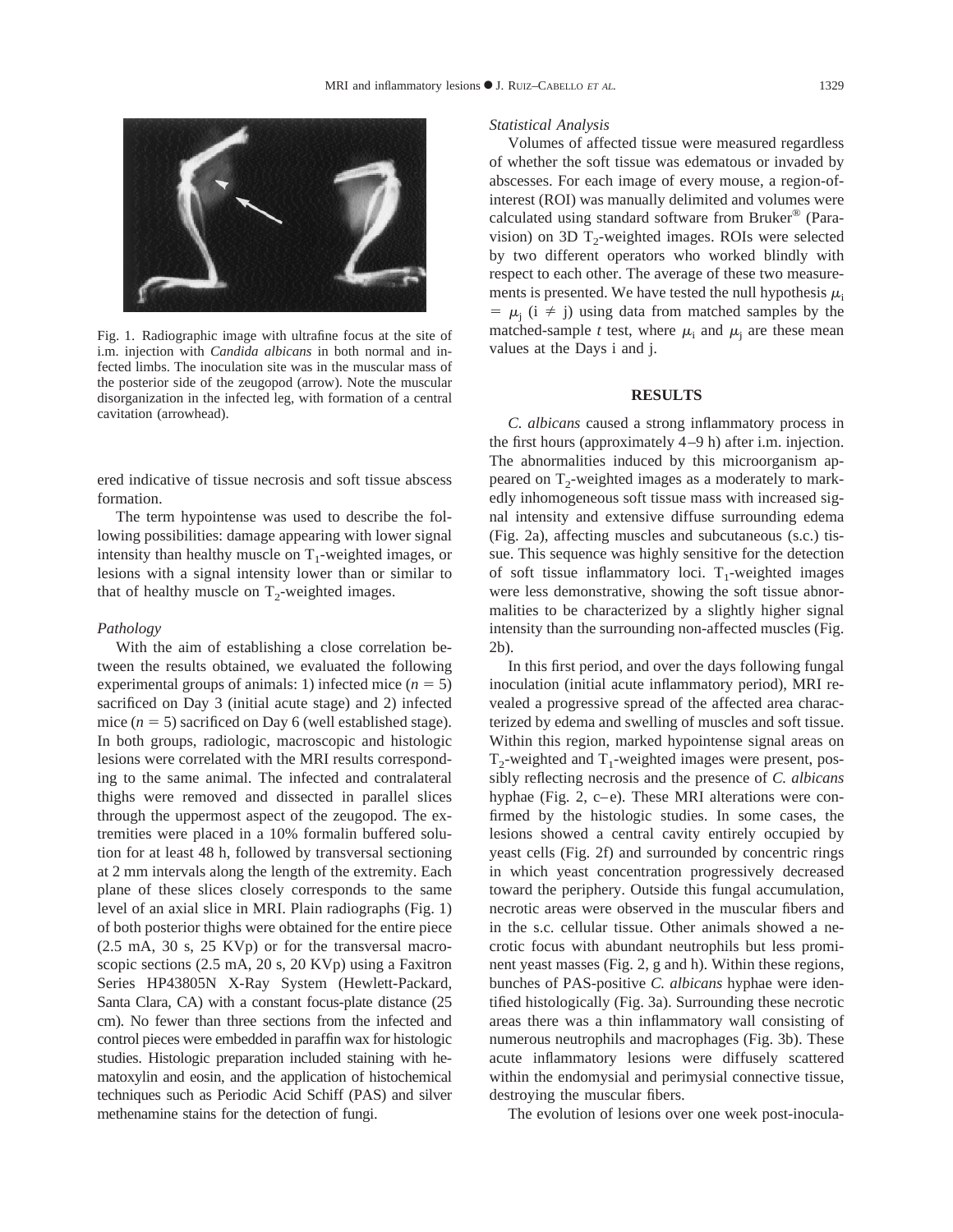

Fig. 2. a,  $T_2$ -weighted image (3463/76) of a mouse leg infected with *Candida albicans* at Day 3, showing a mass with increased signal intensity indicating the extension of the edematous area. b, The corresponding  $T_1$ -weighted image (700/15) shows a slightly higher signal intensity at the abnormal compared to the non-affected muscles. The affected area is better appreciated with  $T_2$ -weighted imaging. c,  $T_2$ -weighted image (3463/76) of the same animal in the acute stage, demonstrating an enlarged edematous area and showing different areas of signal void, which probably correspond to masses of yeast cells. d, These hyphal mass accumulations are also distinguished on  $T_1$ weighted images (700/15) e, Zoomed region of image "c." f, This panoramic microscopical image shows a central cavity totally occupied by yeast (\*) and surrounded by concentric rings of inflammatory cells  $(\Diamond)$ , where cellular concentration is seen to progressively decrease toward the periphery. In some animals, both MRI imaging (g) and histologic photomicrographs (h) of a section three days after *C. albicans* inoculation showed a necrotic focus (\*) with spreading of the acute inflammation to the muscular fibers  $(\Diamond)$  and s.c. cellular tissue (arrow), with a less clear distinction of yeast masses.



Fig. 3. a, Within the acute lesion, an accumulation of PASpositive yeast cells and hyphae of *C. albicans* which destroy adjacent muscle fibers is observed. b, Necrotic bands concentrically arranged around the abscessing cavity.

tion was monitored using MRI and both  $T_1$ - and  $T_2$ weighted images. The extent of the affected area increased progressively during the acute phase of the infection (Day 0–3), and spread over the fascial planes and muscles into the s.c. tissues and intermuscular fat. These findings were recorded on a daily basis, and affected region volumes were measured using a 3D fast spin echo (Fig. 4). Experimental t-values are shown in Table 1. Significant differences have been found when comparing  $\mu_0$  with each one of the other mean values  $(j = 1, 2, \ldots, 6)$ . The greatest t-value obtained ( $t = 78.2$ ; d.f. = 3) corresponds to the comparison between the Day 0 and Day 4.

MRI after Day 3 showed these lesions to be generally well-defined inhomogeneous masses, with a signal intensity approximating that of fat on  $T_2$ -weighted images (Fig. 5a), and exhibiting an external dark rim which only became clearly evident on Day 6 (Fig. 5a). This may be attributed to the presence of a capsule surrounding the abscess, and not visible on  $T_1$ -weighted images (Fig. 5b–d). Areas of decreased signal intensity were apparent within the lesion (Fig. 5a). This corresponded to necrotic contents, as confirmed histologically (Fig. 6a). These areas were also slightly hypointense on  $T_1$ -weighted images in all cases. On this last experimental day, histologic study showed a significant reduction of the i.m. necrotic region and a manifest increase in the capsule surrounding the abscess area. This wall was described as a layer of granulation tissue, including abundant lymphocytes, macrophages, and the proliferation of fibroblasts but without the formation of new blood vessels. At the periphery of this band we observed dense chronic inflammatory infiltrates, spreading mainly into the connective tissue surrounding the muscular bundles, and giving rise to myocytolytic reactions (Fig. 6b). In two cases, multiple histiocyte granulomas with a minimal ring of lymphocytes, along with diffuse chronic inflammatory in-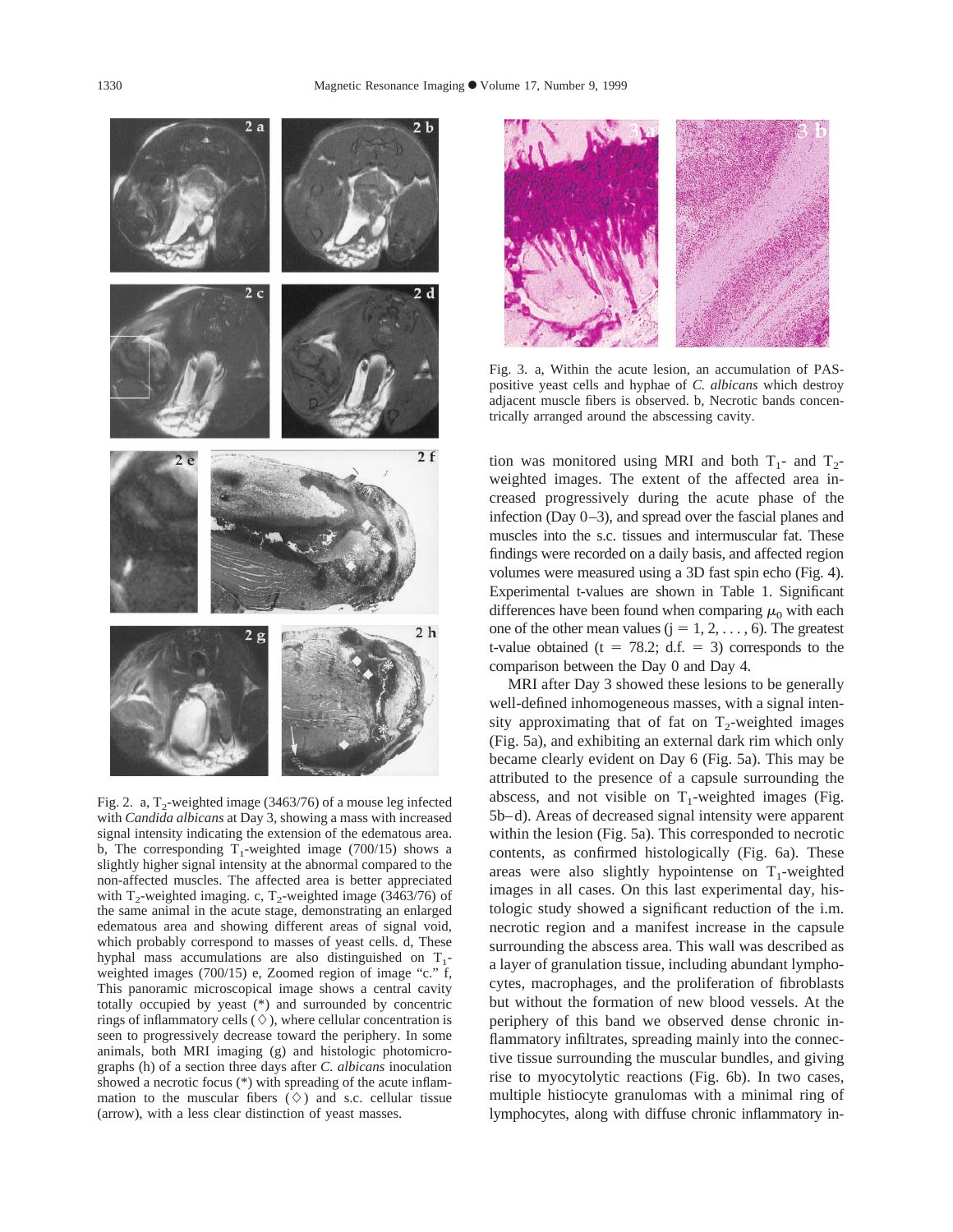

Fig. 4. Evolution of the lesion volume after inoculation with *C. albicans*. The figure represents the mean  $\pm$  SD of computational measurements performed on Day 0, 2, 4, and 6 after injection in one group of animals  $(n = 5)$ , and on Day 1, 3 and 5 in another group ( $n = 5$ ). The ROIs on each slice of 3D T<sub>2</sub>-weighted images were delimited manually by two different operators working blindly to each other.

filtrates, were found in the s.c. adipose tissue. *C. albicans* hyphae were not observed in either myositis or in panniculitis lesions in mice sacrificed 6 days after inoculation.

### **DISCUSSION**

MRI is a relatively new technique in the field of non-invasive clinical diagnostic and experimental animal models. Clinical MRI systems are sometimes used for studying large,<sup>25</sup> and even small domestic animals.<sup>26,27</sup> However, the size of the animal in combination with low signal-to-noise and contrast-to-noise ratios limits the research potential of standard clinical imaging systems in small animal (rat and mouse) experiments, particularly

Table 1. Statistical values for the evolution of the lesion volume after inoculation with *C. albicans*

| Days           | Days  |        |        |        |               |         |
|----------------|-------|--------|--------|--------|---------------|---------|
|                |       | 2      | 3      | 4      | 5             | 6       |
| $\overline{0}$ | 17.9† | $9.6+$ | $5.6*$ | 78.2†  | $12.1\dagger$ | $9.3*$  |
| 1              |       | n.s.   | $5.6*$ | $9.7*$ | $8.5*$        | n.s.    |
| $\overline{2}$ |       |        | n.s.   | $5.8*$ | $5.3*$        | n.s.    |
| 3              |       |        |        | n.s.   | n.s.          | n.s.    |
| $\overline{4}$ |       |        |        |        | n.s.          | $5.0*$  |
| 5              |       |        |        |        |               | $-5.1*$ |

Values of the *t*-test obtained from the experimental data. Significant differences: (\*)  $p < 0.05$ , (†)  $p < 0.01$ , and (n.s.) non-significant.

when dedicated radiofrequency coils are not available.<sup>26</sup> MRI studies of myositis in mice were carried out with a strong magnet (4.7 Tesla) possessing a small bore size, though similar results can be obtained with lower field magnets when using high resolution coils specially designed to detect pathologic alterations in small areas.<sup>26</sup> For the purposes of this study, we preferred to examine the entire leg by placing it in a cylindrical extremity coil, in which the signal is homogenous across the image.

The selection of pulse sequences for our particular examination was based on the biophysical characteristics of the muscular and soft tissues, and on the suspected pathology (myositis, panniculitis, edema, abscess, etc.). Compared to other soft tissues, normal skeletal muscle has an intermediate to slightly long  $T_1$  relaxation time and a short  $T_2$  relaxation time—though some muscles (e.g., the semimembranous proprius muscle) exhibit greater  $T_2$  (and  $T_1$ ) values than others, and so are easily distinguishable.<sup>15,28</sup> In contrast, all acute muscle injuries such as inflammation, tumors, etc., have been shown to prolong the  $T_1$  and  $T_2$  relaxation times of the injured tissues.<sup>15,29</sup> The efficacy of the spin echo technique has been firmly established in various musculoskeletal applications at a clinical level, $30,31$  and it seems that the image contrast is not qualitatively affected at high field intensities.<sup>32</sup> As was expected,  $T_2$ -weighted fast spin echo imaging in the axial plane was particularly helpful for outlining the specific location of lesions and for moni-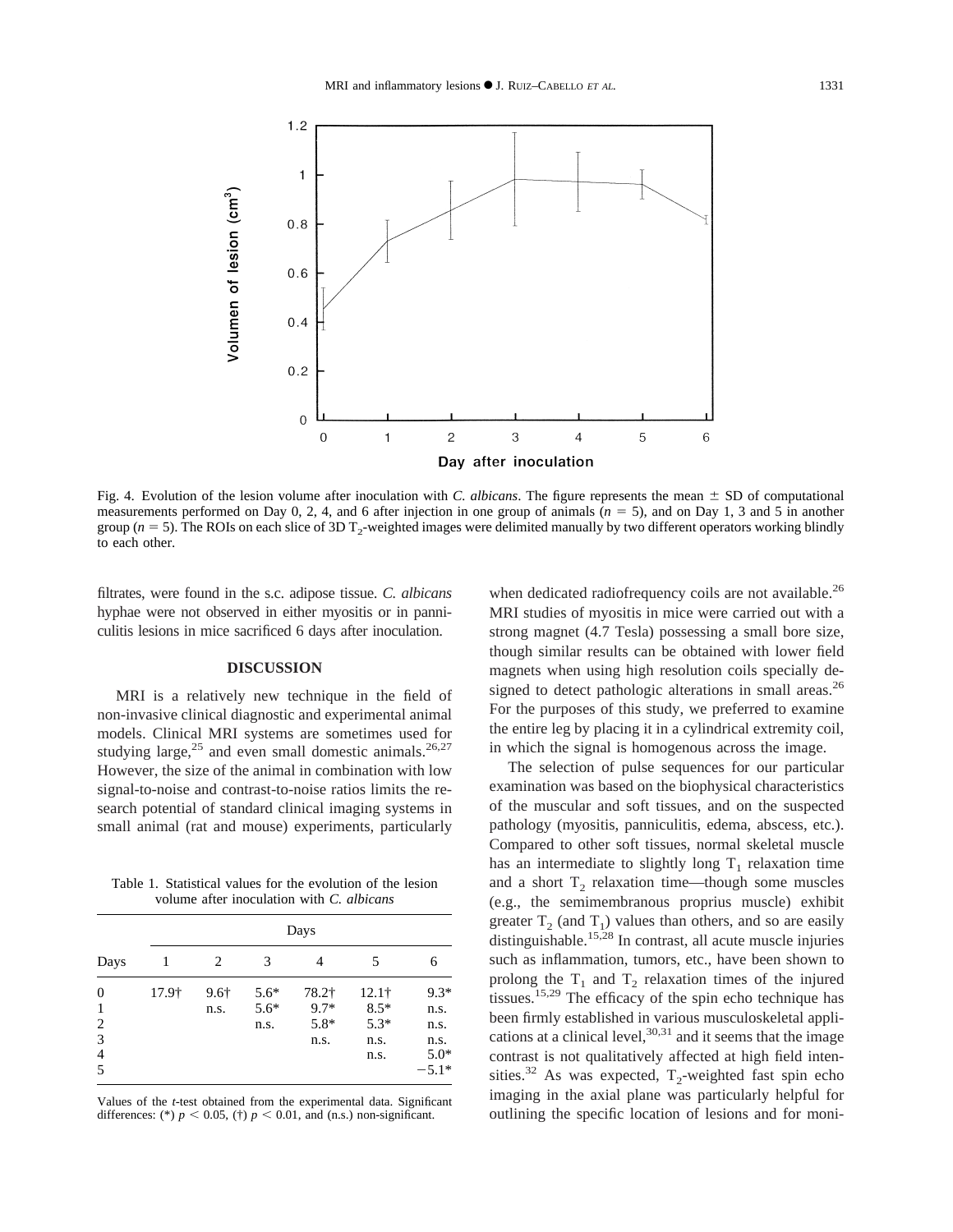

Fig. 5. *C. albicans* myositis model in mouse at Day 6 post-inoculation. a, T<sub>2</sub>-weighted image (3463/76) of the thighs showing a well-defined inhomogeneous mass, with a hypointense capsule (arrow) delimiting a central focus of heterogeneous high signal intensity (indicating abscess formation) and necrosis (arrowhead). b,  $T_1$ -weighted image (700/15) of the thighs. The lesion exhibits a slightly higher signal intensity, and the capsule is isointense with the muscles. c, Macroscopic slice displaying the different lesions at Day 6 post-inoculation. The image corresponds to the gray-scale digitized output of the original color photograph (after conversion to a 256-tone gray scale) analyzed by NIH Image software. d, Photomicrograph of a section 6 days after inoculation of the yeast, showing a necrotic mass (\*) surrounded by a rim of granulation tissue ( $\Diamond$ ).

toring the extent of the disease. Thus, we observed an increase in signal intensity on  $T_2$ -weighted images within the swollen area, a few hours after inoculation (approximately  $4-9$  h). In contrast,  $T_1$ -weighted images were less sensitive in depicting soft tissue abnormalities, since most pathologic processes have long  $T_1$  relaxation  $times<sup>15</sup>$  similar to that of normal muscle. However, they were highly specific in distinguishing low intensity signals probably corresponding to hyphal masses of *C. albicans*, as has been demonstrated pathologically. Thus, the histologic findings in the acute stage in some animals undoubtedly provided evidence of fungal balls; these balls contained growing yeast masses, surrounded by concentric layers with progressively lower yeast concentrations. MRI occasionally showed the presence of a large central cavity, presumably occupied by yeasts. In some animals,  $T_2$ -weighted images likely displayed different intensity areas suggesting features very consistent with the histologic findings. This apparent correlation was optimized under an optical magnification closer to MRI spatial resolution.

Only on Day 6 after inoculation did we obtain MRI evidence in all mice of a thin, relatively hypointense rim of the abscess wall on  $T_2$ -weighted images. Histologically, this structure was described as a layer of granulation tissue containing abundant lymphocytes, macrophages, and the proliferation of fibroblasts but without the formation of new vessels and representing a repair response beginning in the preserved margins of the abscess following an inflammatory reaction.<sup>33</sup> We did not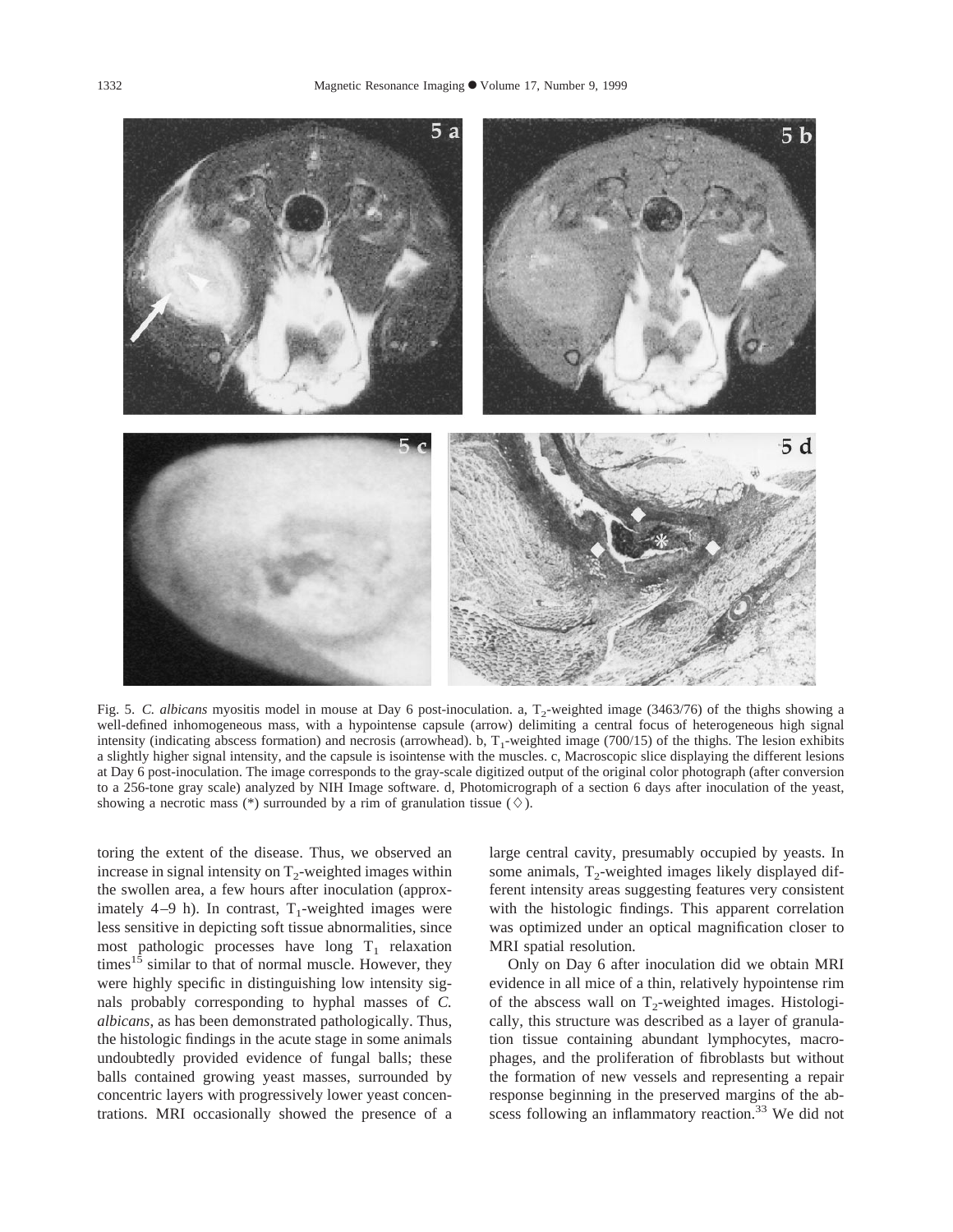

Fig. 6. a, Microabscess with a necrotic center surrounded by acute and chronic inflammation, observed in the well-established acute stage. In the inset, a detail of the necrosis with the presence of abundant leukocytes is shown. b, Necrotizing acute inflammation located at the cavity of muscular tissue. Peripherally, note the dense infiltrations of lymphocytes and plasma cells in the interstice of skeletal muscular cells leading to myocytolytic reactions.

observe a high-intensity rim on  $T_1$ -weighted images such as that reported by other authors in musculoskeletal inflammations<sup>10,13</sup> and other lesions.<sup>4,6,34</sup> This hyperintensity on  $T_1$ -weighted images within this layer has been attributed to the presence of focal areas of fresh hemorrhage, $4$  which were not detected in any of our experiments. Other authors<sup>35</sup> have found abscess capsules to be isointense with muscles on  $T_1$ -weighted images, and intraveneous gadolinium infusion has been seen to improve the detection of a vascularized rim in the periphery of muscle abscesses in a study of i.m. abscess induced in rats. Fleckenstein et al.<sup>10</sup> suggested that a hyperintense rim was not observed on  $T_1$ -weighted images because of the unspecified origin of bacterial abscesses in those experiments (induced with fecal pellets) though this was not our case. Another possible explanation could be the differences in image contrasting at 4.7 T versus  $0.35$  T<sup>35</sup> or  $1.5$  T.<sup>4</sup> Very few data are available with regard to the musculoskeletal system at high field intensities; $32,36$  nevertheless, some studies have shown that although numerous quantitative changes are observed, these changes in relaxation times do not qualitatively affect image contrasting on  $T_1$ - and  $T_2$ -weighted images.<sup>32</sup>

It is well known that *C. albicans* induces a consistent, self-limiting infection suitable for immunologic investigations, where mice survive and recover after 4 to 6 weeks.<sup>18</sup> In our experience two periods could be defined: initial acute and well established acute inflammation. The present study only addressed the progressing acute lesion period, for it is in this stage when the evaluation of therapy is required. Furthermore, during the last period (Day 6 of acute infection), physiological changes in muscle and surrounding areas could have negative effects upon antifungal distribution, and thus impair in vivo antifungal activity.

One of the foremost advantages of noninvasive techniques such as MRI is that they allow the development of reproducible and experimental non-lethal models for evaluating in vivo antifungal activity. Furthermore, MRI allows sequential studies of each particular animal rather than of large groups. Sequential MRI experiments involving the same animals provide better evidence of the pathologic process. Such studies permit each animal to be used as its own control, as a result of which the need for large numbers of animals to secure relevant information is clearly reduced. On the other hand, the noninvasive and non-destructive nature of MRI facilitates the saving of laboratory animals. Finally, inter-individual differences are clearly visible by MRI and can thus be taken into account in the context of ongoing experiments.

In conclusion, MRI is an excellent tool for the noninvasive monitoring of inflammatory lesions in experimental animal muscles and soft tissues, as has been demonstrated in a model of infection induced by *C. albicans*. We have found characteristic low signal intensity areas on  $T_2$ - and  $T_1$ -weighted images in the acute phase of infection, corresponding to an accumulation of microorganisms within the abscess (as confirmed histologically). We have also detected intrinsic areas of low signal intensity on  $T_2$ -weighted images in the well-established acute stage, relating to a granulation tissue capsule surrounding the abscess. The fact that a strong correlation was observed between the MRI data and histologic findings can be used to study the course or nature of the infection in humans suffering from abscesses in these tissues. Our aim is for the present study to be used in future work as the basis for monitoring different therapeutic procedures or approaches.

*Acknowledgments*—The authors acknowledge the Spanish *Comisio´n Interministerial de Ciencia y Tecnología* (CICYT) for funding (PB91– 0368 and BIO97–0543). Thanks are also due to Margarita Izquierdo Ph.D., Inmaculada Santos Ph.D., and Francisco Martinez-García M.D., for their contribution to this project. Lastly, the authors thank Rosaura San Román, Palmira Villa and Marien Fernández for their excellent technical assistance.

#### **REFERENCES**

- 1. Allegrini, P.R.; Wachsmuth, E.D. Course of murine leukemia retrovirus infection determined in vivo by magnetic resonance imaging. Lab. Invest. 63:568–575; 1990.
- 2. Chandnani, V.P.; Beltran, J.; Morris, C.S.; et al. Acute experimental osteomyelitis and abscesses: Detection with MR imaging versus CT. Radiology 174:233–236; 1990.
- 3. Mendez, R.J.; Schiebler, M.L.; Outwater, E.K.; Kressel, H.Y. Hepatic abscesses: MR imaging findings. Radiology 190:431–436; 1994.
- 4. Ha, H.K.; Lim, G.Y.; Cha, E.S.; et al. MR imaging of tubo-ovarian abscess. Acta. Radiol. 36:510–514; 1995.